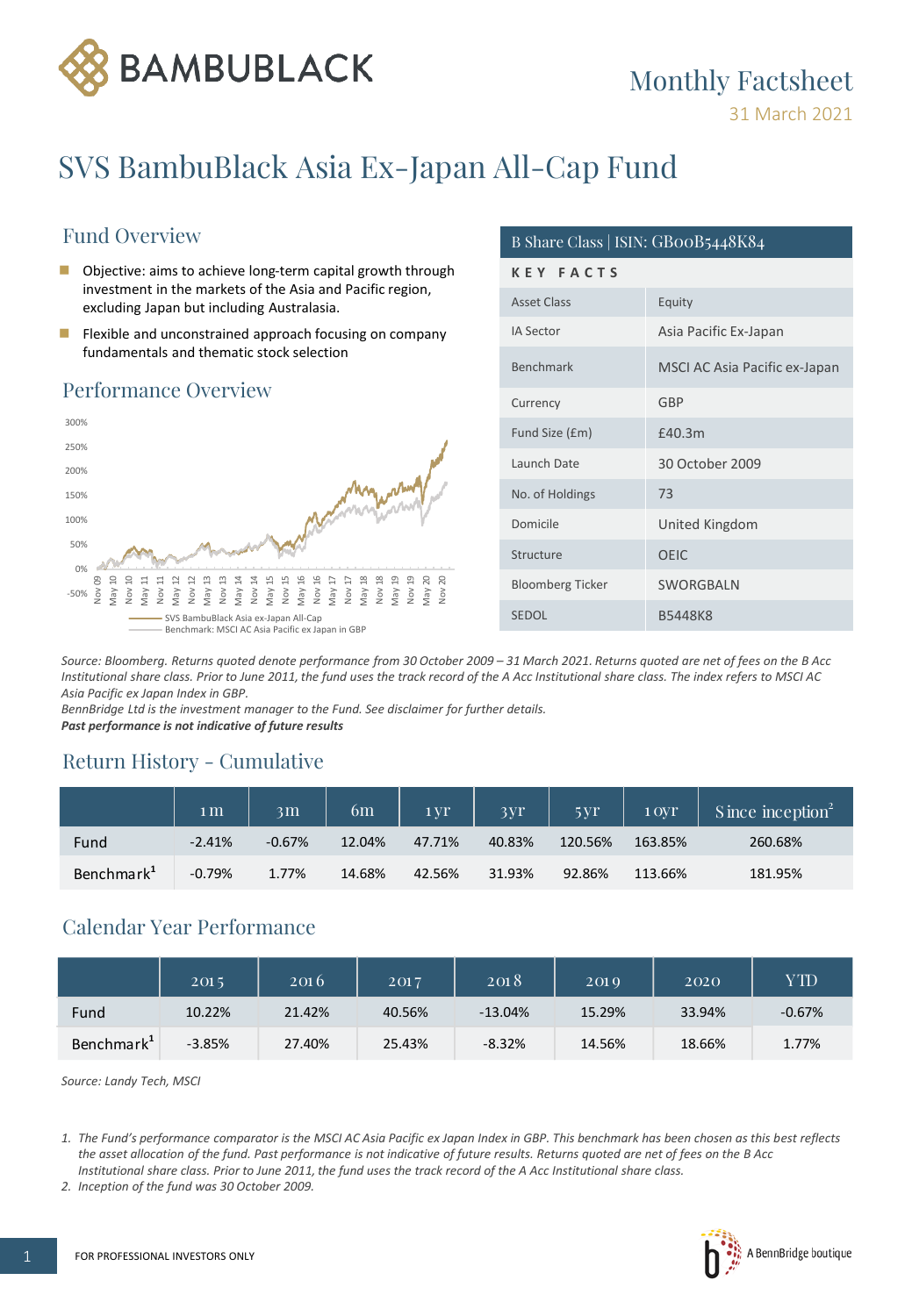

# Monthly Factsheet

31 March 2021

# Portfolio

## Top 10 Positions

| Position                  | Fund | Country     | Fund  |
|---------------------------|------|-------------|-------|
| <b>TSMC</b>               | 3.4% | Australia   | 6.4%  |
| Samsung Electronics Co Lt | 3.1% | China       | 33.9% |
| Tencent Holdings Ltd      | 2.9% | Hong Kong   | 5.6%  |
| <b>iFAST Corp Ltd</b>     | 2.6% | India       | 14.8% |
| Wuxi Biologics Cayman In  | 2.5% | Indonesia   | 0.8%  |
| Housing Development Fir   | 2.4% | Philippines | 2.9%  |
| <b>NAVER Corp</b>         | 2.4% | Singapore   | 5.4%  |
| Sea Ltd                   | 2.3% | South Korea | 9.4%  |
| Hon Hai Precision Industr | 2.2% | Taiwan      | 17.8% |
| <b>MEDIATEK INC</b>       | 1.9% | Thailand    | 1.0%  |

## Geographic Exposure

| Position                  | Fund | Country     | Fund  | Australia                |
|---------------------------|------|-------------|-------|--------------------------|
| TSMC                      | 3.4% | Australia   | 6.4%  | South Korea<br>China     |
| Samsung Electronics Co Lt | 3.1% | China       | 33.9% | Malaysia                 |
| Tencent Holdings Ltd      | 2.9% | Hong Kong   | 5.6%  | Hong Kong                |
| <b>iFAST Corp Ltd</b>     | 2.6% | India       | 14.8% | Thailand                 |
| Wuxi Biologics Cayman In  | 2.5% | Indonesia   | 0.8%  | New Zealand<br>Indonesia |
| Housing Development Fir   | 2.4% | Philippines | 2.9%  | Macau SAR China          |
| <b>NAVER Corp</b>         | 2.4% | Singapore   | 5.4%  | <b>United States</b>     |
| Sea Ltd                   | 2.3% | South Korea | 9.4%  | Pakistan                 |
| Hon Hai Precision Industr | 2.2% | Taiwan      | 17.8% | Philippines              |
| MEDIATEK INC              | 1.9% | Thailand    | 1.0%  | Singapore<br>Taiwan      |
|                           |      |             |       |                          |

# Relative Exposure<br>(Benchmark: MSCI AC Asia Pacific ex-Japan)

| Australia            |                   |  |  |
|----------------------|-------------------|--|--|
| South Korea          |                   |  |  |
| China                |                   |  |  |
| Malaysia             |                   |  |  |
| Hong Kong            |                   |  |  |
| Thailand             |                   |  |  |
| New Zealand          |                   |  |  |
| Indonesia            |                   |  |  |
| Macau SAR China      |                   |  |  |
| <b>United States</b> |                   |  |  |
| Pakistan             |                   |  |  |
| Philippines          |                   |  |  |
| Singapore            |                   |  |  |
| Taiwan               |                   |  |  |
| India                |                   |  |  |
|                      | -10%-5% 0% 5% 10% |  |  |

## Market Cap Breakdown

| \$ billion              | Fund  |
|-------------------------|-------|
| Micro (< \$1Bn)         | 4.8%  |
| Small (\$1Bn - \$5Bn)   | 22.9% |
| Mid (\$5Bn - \$10Bn)    | 11.1% |
| Large (\$10Bn - \$50Bn) | 19.7% |
| Mega (> \$50Bn)         | 39.5% |
| Cash                    | 2.0%  |



# Attribution

| Top contributors                  | Return | Top detractors                             | Retur    |
|-----------------------------------|--------|--------------------------------------------|----------|
| <b>IFAST Corp Ltd</b>             | 0.20%  | <b>GDS HOLDINGS LTD -</b><br><b>ADR</b>    | $-0.24%$ |
| Techtronic Industries<br>Co. Ltd. | 0.18%  | <b>MEITUAN DIANPING-</b><br><b>CLASS B</b> | $-0.24%$ |
| Clinuvel<br>Pharmaceuticals Ltd   | 0.17%  | Yatsen Holding Ltd                         | $-0.23%$ |
| TeamLease Services Ltd            | 0.16%  | WEICHAI POWER CO LTD-<br>н                 | $-0.22%$ |
| Frencken Group                    | 0.15%  | Tencent Holdings Ltd                       | $-0.22%$ |

| Top contributors                  | Return | Top detractors                             | Return   |
|-----------------------------------|--------|--------------------------------------------|----------|
| IFAST Corp Ltd                    | 0.20%  | <b>GDS HOLDINGS LTD -</b><br><b>ADR</b>    | $-0.24%$ |
| Techtronic Industries<br>Co. Ltd. | 0.18%  | <b>MEITUAN DIANPING-</b><br><b>CLASS B</b> | $-0.24%$ |
| Clinuvel<br>Pharmaceuticals Ltd   | 0.17%  | Yatsen Holding Ltd                         | $-0.23%$ |
| TeamLease Services Ltd            | 0.16%  | <b>WEICHAI POWER CO LTD-</b><br>н          | $-0.22%$ |
| Frencken Group                    | 0.15%  | Tencent Holdings Ltd                       | $-0.22%$ |

### Stock Sector

|                  |            |                    | $-10\% - 5\%$ 0% 5% 10%       |  |      |          |
|------------------|------------|--------------------|-------------------------------|--|------|----------|
|                  |            |                    |                               |  |      |          |
|                  |            |                    |                               |  |      |          |
|                  |            |                    |                               |  |      |          |
|                  |            |                    |                               |  |      |          |
|                  |            |                    |                               |  |      |          |
|                  |            |                    |                               |  |      |          |
|                  |            |                    |                               |  |      |          |
| 1- Large (\$10Bn |            |                    | Mega $($                      |  | Cash |          |
|                  | - \$50Bn)  |                    | \$50Bn)                       |  |      |          |
|                  |            |                    |                               |  |      |          |
|                  |            |                    |                               |  |      |          |
|                  |            |                    |                               |  |      |          |
|                  |            |                    |                               |  |      |          |
| Sector           |            |                    |                               |  |      |          |
|                  |            |                    |                               |  |      |          |
|                  |            | Top detractors     |                               |  |      | Return   |
|                  |            |                    | <b>Communication Services</b> |  |      | $-0.79%$ |
|                  |            |                    | Consumer Discretionary        |  |      | $-0.92%$ |
|                  |            | Consumer Staples   |                               |  |      | 0.04%    |
| Energy           |            |                    |                               |  |      | $-0.04%$ |
|                  | Financials |                    |                               |  |      | 0.20%    |
|                  |            | <b>Health Care</b> |                               |  |      | 0.04%    |
|                  |            | Industrials        |                               |  |      | 0.44%    |
|                  |            |                    | Information Technology        |  |      | $-0.66%$ |
|                  | Materials  |                    |                               |  |      | $-0.14%$ |
|                  |            | Real Estate        |                               |  |      | $-0.06%$ |

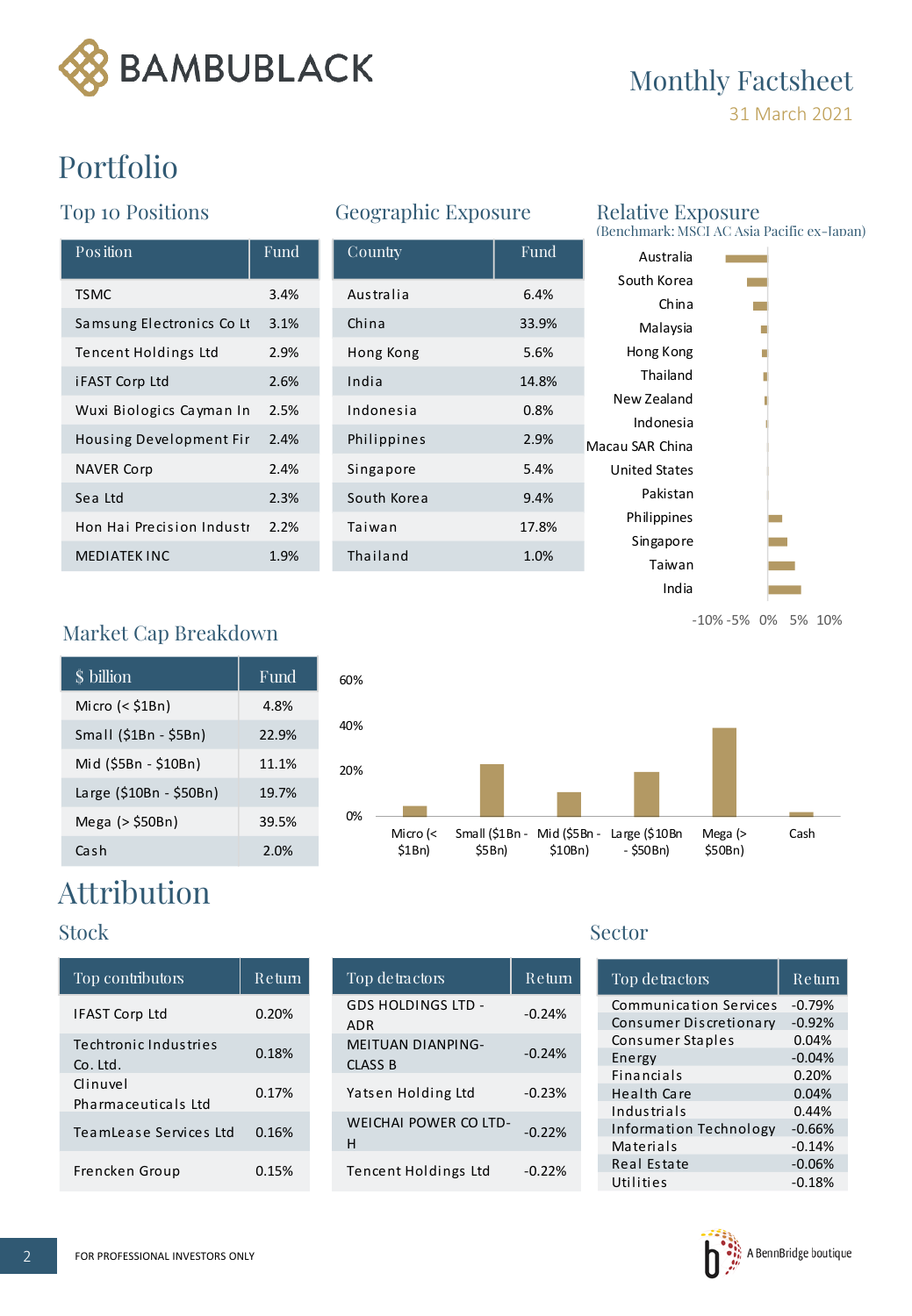

## March 2021 Commentary

### **Overview**

The benchmark index fell -0.79% during March and the fund -2.38%. Financials and other value sectors outperformed as treasury yields moved higher. Quality companies, which we favour, continued to be under pressure. We think the Chinese market led the sell-off as liquidity tightened post Chinese New Year and Chinese ADR's were negatively impacted by the forced liquidations at hedge fund Archegos Capital. Aside from the Indian Rupee, most Asia ex-Japan currencies were weaker against a resurgent US\$. The recent sell-off provided an opportunity to add to Wuxi Biologics and Chinese SaaS provider Kingdee to the portfolio.

### **Performance**

We believe the top contributors included Singaporean component manufacturer Frencken, Australian listed Clinuvel and Techtronic. Frencken posted positive results with the CEO highlighting a positive outlook as they had seen a significant recovery across their customer base, especially auto, semiconductors and industrial automation. We had a positive update call with Clinuvel, which has a strong pipeline of clinical trials and potential new nonprescription treatments. Techtronic announced results that beat expectations with a positive outlook as they continue to take market share, launching new low energy power tools, such as MX fuel, under the Milwaukee brand.

We believe the detractors this month included PVR, which was impacted by the reintroduction of lockdown restrictions in India, where theatres and cinemas will remain closed until the end of April. Chinese internet companies came under significant selling pressure as margin loans were withdrawn, coupled with the likelihood of increased regulatory oversight; this negatively impacted our holding in Meituan. GDS Holdings, one of the largest independent data centre providers in China, which outperformed earlier in the year saw short-term profit taking.

### **Outlook**

Markets are likely to remain relatively volatile, especially if there is an increase in COVID-19 cases as is currently happening in India, or liquidity conditions tighten as we have seen in China, but this provides an opportunity to add to existing positions. However, there are initial signs that the market is returning to focus on individual company fundamentals rather than being purely macro driven which is positive for our investment strategy.

Best,

The team at BambuBlack

### Share Class Information

| Share Class | <b>ISIN</b>  | <b>SEDOL</b>   | Annual<br>charge | <b>Ongoing</b><br>charge | Minimum<br>Investment | Additional<br>Investment |
|-------------|--------------|----------------|------------------|--------------------------|-----------------------|--------------------------|
| A Acc       | GB00B5275B91 | B5275B9        | 1.50%            | 1.71%                    | £1000                 | £500                     |
| B Acc       | GB00B5448K84 | <b>B5448K8</b> | 0.65%            | 0.86%                    | £250,000              | £500                     |

*The ongoing charges figure is based on the last year's expenses and may vary from year to year. It excludes the costs of buying or selling assets for the Fund (unless these assets are shares of another fund).*